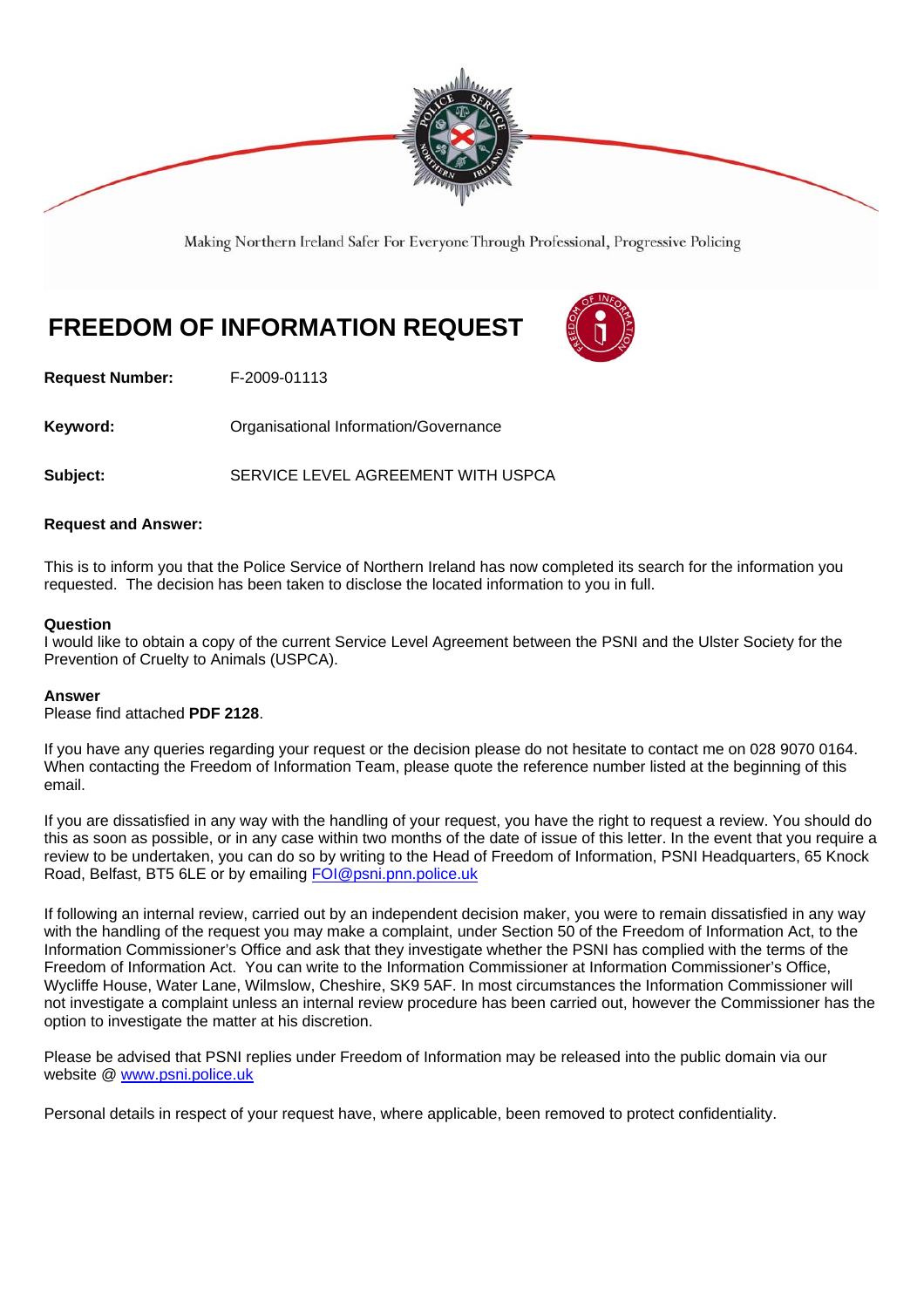## **SERVICE LEVEL AGREEMENT**

## **BETWEEN**

## POLICE SERVICE OF NORTHERN IRELAND

**AND** 

## THE ULSTER SOCIETY FOR THE PREVENTION OF **CRUELTY TO ANIMALS**

For the provision of

**CARE AND MAINTENANCE OF ANIMALS SEIZED IN** THE COURSE OF INVESTIGATIONS INTO **CRIMINAL ACTS AND FOUND ANIMALS OF** A SIGNIFICANT VALUE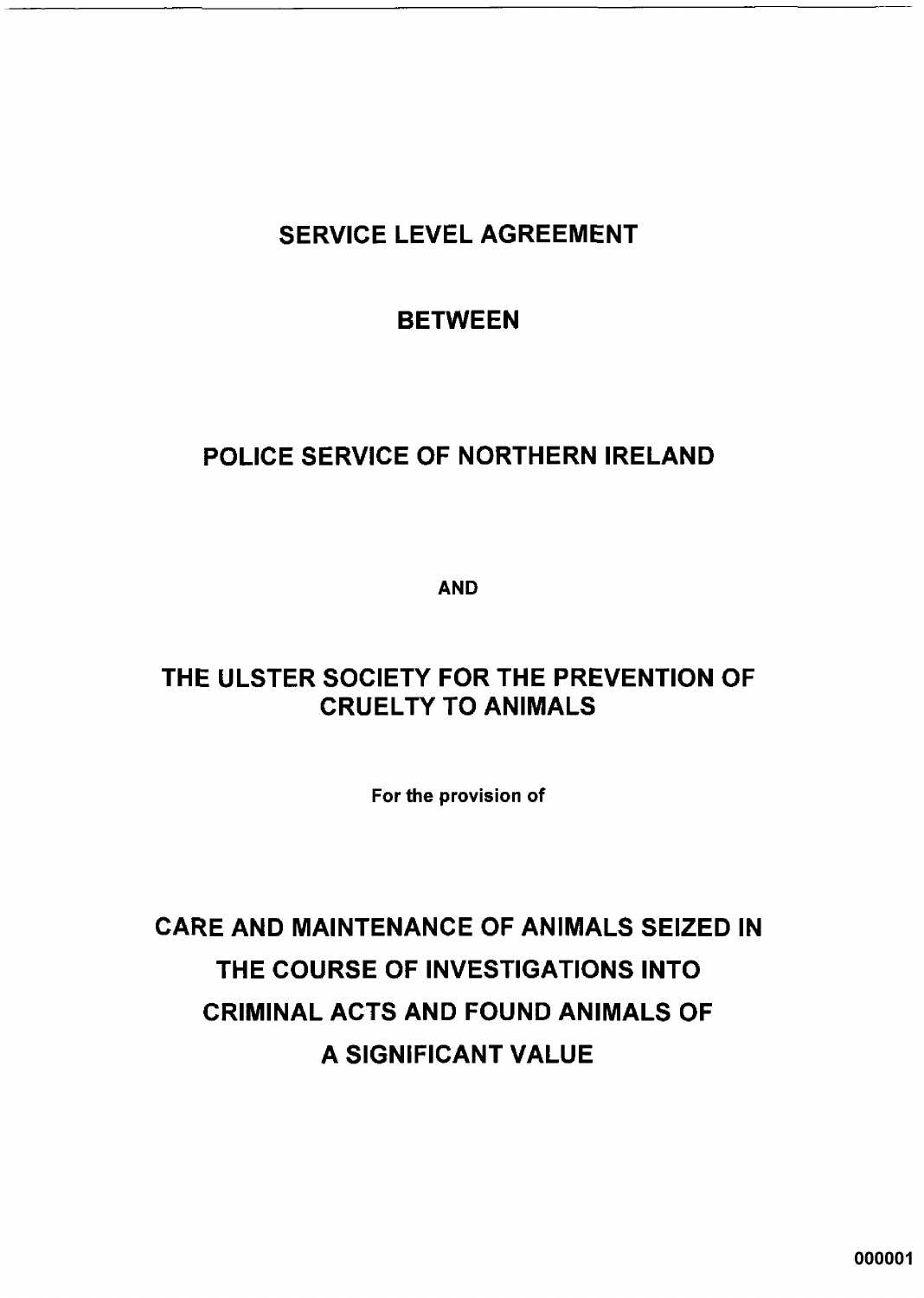#### $1<sub>1</sub>$ **Purpose of the Agreement**

1.1 The purpose of this agreement is to specify the range of services delivered by the USPCA to the Police Service of Northern Ireland (PSNI) as well as to regularise the fees chargeable and accounting procedures to be adopted by the parties concerned.

#### **Parties to the Agreement**  $2.$

2.1 This Agreement is entered into by the Chief Executive of the Ulster Society for the Prevention of Cruelty to Animals (the USPCA), the 'Service Provider' and the Assistant Chief Constable, 'D' Department, the Police Service of Northern Ireland, the 'Client'.

#### $\overline{\mathbf{3}}$ . **Nature of the Service Provided**

- 3.1 The PSNI are the primary enforcement agency for the Welfare of Animals (NI) Act 1972 and the Wildlife (NI) Order 1985 [and related It is an essential ingredient for the successful legislation]. investigation and prosecution of offenders that from time to time it is necessary for police to seize and detain animals. However, the PSNI does not have adequate facilities to provide for the necessary care and maintenance of such seized animals.
- 3.2 The PSNI are also primarily responsible for the proper care of and accounting for property found in public places. There are many animals now kept as domestic pets, which have significant intrinsic value, and from time to time escape from captivity.
- 3.3 The PSNI are responsible for the enforcement of the Roads (NI) Order 1980 and the provisions of the Animals (NI) Order 1976 for animals found wandering on roads. Police are given powers to impound and then dispose of any such animals. The power to impound also includes the power to agree payment to any person agreeing to impound the animal on behalf of police.
- 3.4 The Providers exist to relieve and prevent cruelty and suffering to animals but have no statutory powers to make seizures and prosecute offenders. They must rely upon the PSNI to perform this role. In essence, the Provider is therefore society's conscience in respect of animal welfare matters. Their major role is to carry out preliminary investigations into cases either reported directly to them, or to the police. If, in their experience the case exhibits sufficient evidence to warrant a more in depth investigation with a prosecution being considered, they will contact the police to pass on their findings. They will then assist the investigating police officer to bring out a successful prosecution of the alleged offender.
- 3.5 Owing to their primary purpose, the Provider has at its disposal significant facilities for the care and maintenance of animals that would come into police possession. They are therefore ideally suited to carry out such a function on behalf of police.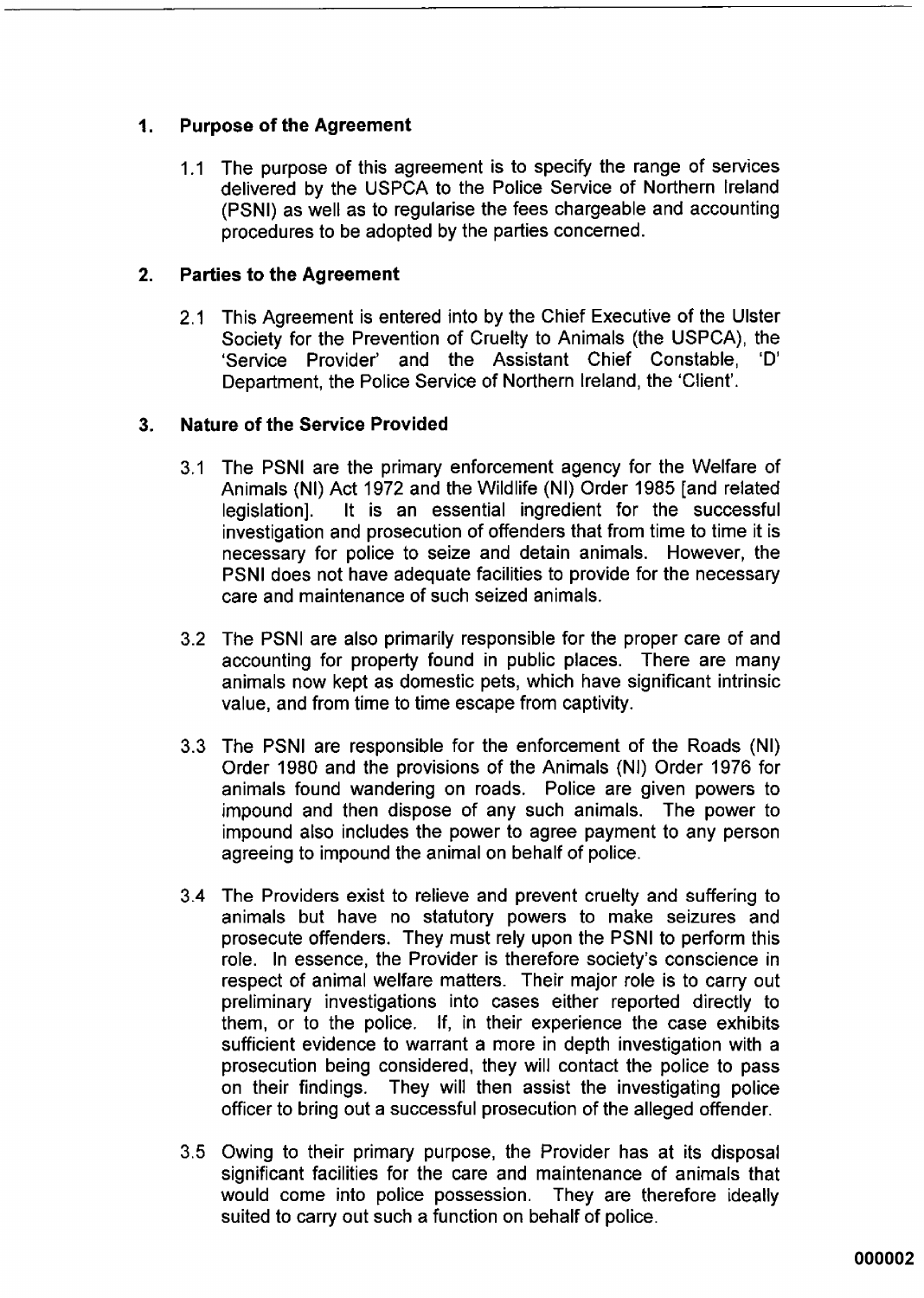### $\mathbf{A}$ **Period of the Agreement**

- The period of this Agreement will run for three years beginning on  $4.1$ the 1 April 2002. However, there is provision within the Agreement for an Annual Review if for any reason the agreement requires to be re-negotiated.
- 4.2 Provided the first period fulfils the requirements of both the Provider and Client, it is envisaged that a further period of agreement will be reached in advance of the termination of the current Agreement.

### 5. **Variations to the Agreement**

5.1 This Agreement may be varied by mutual agreement between the parties named in paragraph 2 or their appointed nominees. This procedure will apply to circumstances beyond the scope of the Agreement but falling within the general principle of the services provided by the Provider.

#### **Termination of the Agreement** 6.

6.1 The Client may revoke this Agreement by the giving of not less than 28 days written notice in the event of a fundamental breach of the Provider's obligations contained within this Agreement.

### Specification of Services to be provided  $7.$

Schedule 1 to this Agreement specifies the services to be provided  $7.1$ to the Client for the duration of the Agreement in consideration of the agreed Payment Provisions to the Provider, [as laid out in Paragraph 8 and Schedule 2]. Any services outside the scope of Schedule 1 must have the prior approval of the Provider lits Chief Executive or nominee] and the Client [the Assistant Chief Constable, Operational Support Department or his nominee]. These services will be the subject of additional charges by the Provider to the Client that shall be agreed between both parties to this Agreement on an individual case-by-case basis.

#### 8. **Payment Provisions**

The agreed payment provisions are contained within Schedule 2 to  $8.1$ this Agreement and will be subject to Annual Review as allowed for in Paragraph 4 of this Agreement. The payment provisions include scales of charges, invoicing arrangements for Court purposes etc.

#### **Care Provisions**  $9<sub>1</sub>$

9.1 The Provider will, upon request for assistance by, or on behalf of the Client, provide services as is laid out in Schedule 1 to this Agreement.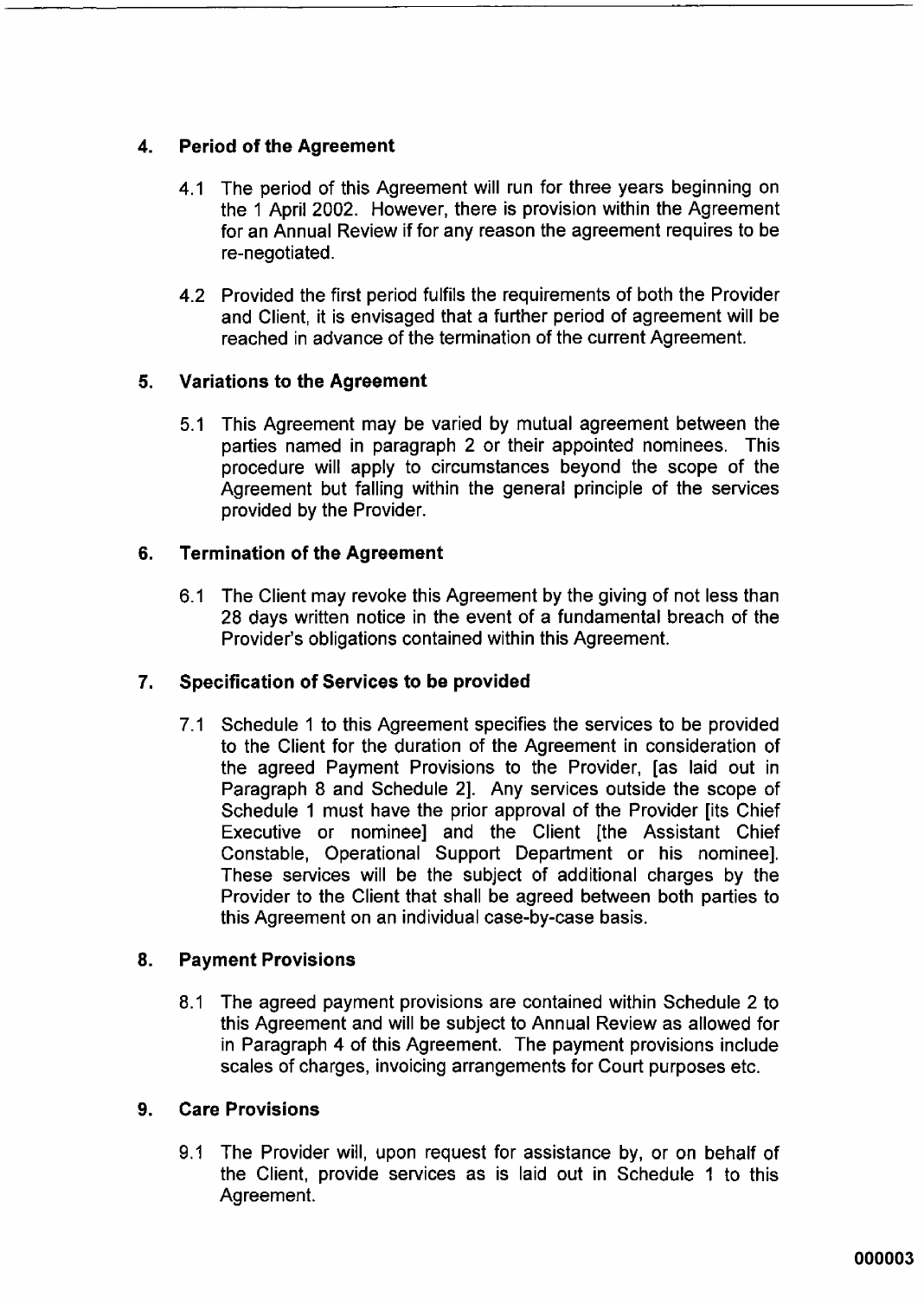### 10. Sub Contracts

10.1 It is recognised that in certain circumstances the Provider may decide for good housekeeping reasons not to maintain or care for an animal on their premises but may sub-contract to a further provider. This shall not relieve the Provider from fulfilling their obligations specified within this agreement including payment provisions.

### 11. Resolving Disputes

11.1 Should circumstances arise whereby either of the parties involved in this Agreement fails to have a matter amicably resolved the issue may be placed directly before the Chief Executive of the Provider and the Assistant Chief Constable, Operational Support Department, representing the Client, for resolution. The Client may also involve the Finance Department of the PSNI in determining any matters with a financial import.

### 12. Conflicts of Interest

12.1 The Provider is an independent charitable organisation with its own ethos, standards and Mission Statement. However, where it is employed by the Client in respect of any animal(s), the Provider will not permit the undertaking of any work by any member of its staff related to any such animal(s) which might prejudice its position as an independent service provider to the Client.

### 13. Disposals of animals

13.1 Provisions in relation to the disposal of animals are contained within Schedule 1 to this Agreement.

### 14. Provision of Care for Wild Animals

14.1 The Provider will continue to provide a service to the Client in respect of wild animals injured as a result of accident or deliberate legal or illegal acts free of charge when so requested.

### 15. Planning

 $15.1 -$ When the provider is undertaking inspections of land or premises they will as far as practicable give sufficient notice to the client of operations in which it is anticipated that offences requiring police investigation may be disclosed or when police assistance is sought.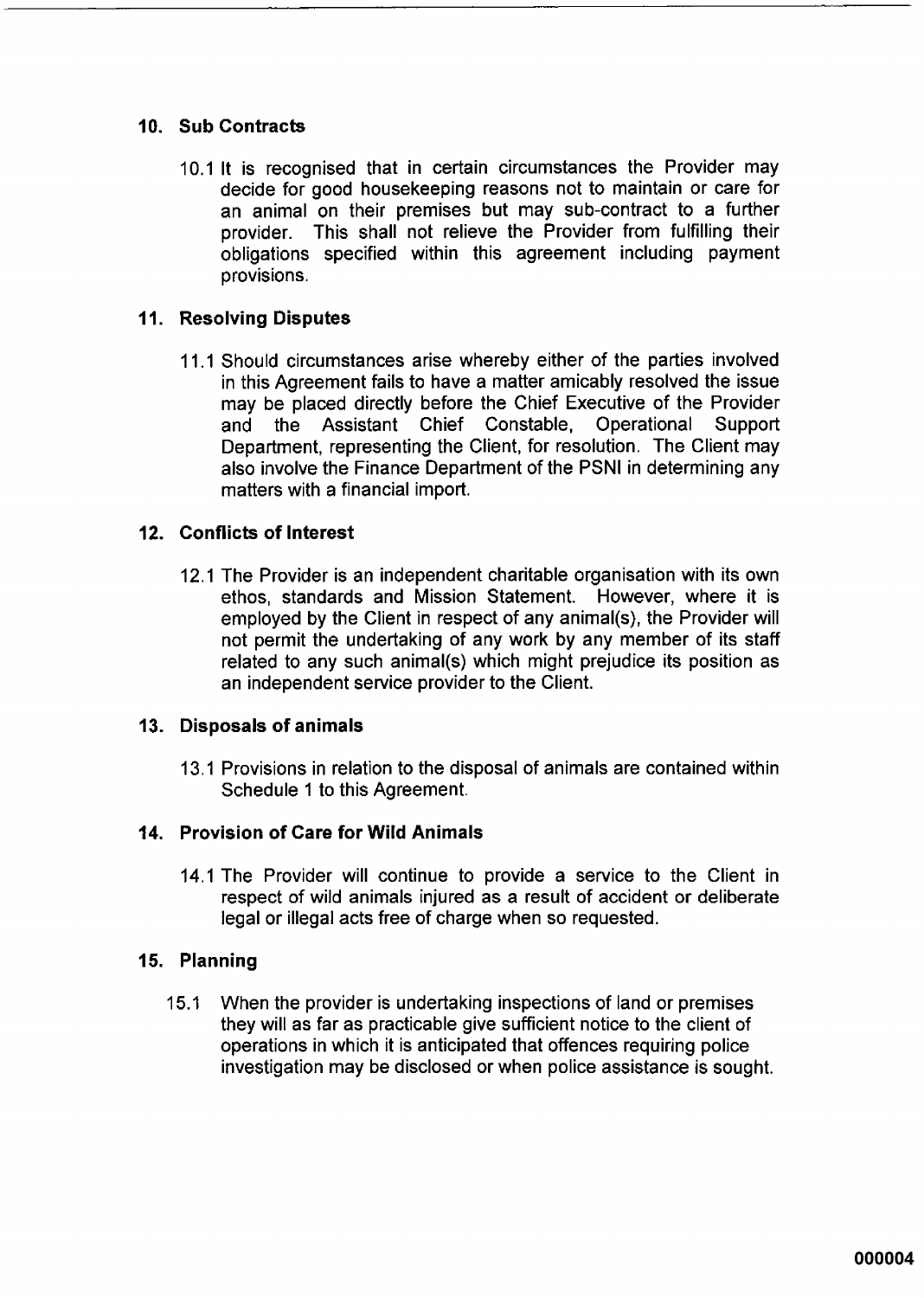### 16. **SCHEDULE 1**

### Services to be provided to the Client

#### General  $\mathbf{1}$

- 1.1 For the provisions of this Service Level Agreement to be invoked, an employee of the Client, (a constable), will be required to sign the Form carried by the Provider's employees. The completion of this form acknowledges that the Client (or his emplovee) has seized the animal in question and has authorised its impoundment or if an escaped and valuable pet, that the animal requires care until its owner can be traced. Where the request is made by an employee of the client remote from direct contact with the Provider's employee it may be sufficient to sign and forward a copy by facsimile machine to the Provider's Head Office.
- 1.2 These procedures are to ensure that an account can be formulated by the Provider and provided to the Client in respect of each and every animal managed by the Provider on behalf of the Client. The Provider will ensure that one copy of the Form is handed to the Investigating Officer (the constable), one copy is forwarded directly immediately to the Police District Commander and one copy is retained for their own records. This will ensure that all interested parties have prompt notification of the seizure.

#### $2<sub>1</sub>$ **Collection/Transport Provisions**

The Provider shall arrange for:-

- 2.1 The collection/recovery and transportation of animals, for or on behalf of police from police stations or other similar establishments to the Provider (or Sub-Contractor's) property.
- 2.2 The collection/recovery and transportation of animals from the scenes of crime to the Provider (or Sub-Contractor's) property.
- 2.3 The collection of lost/wandering animals in accordance with current PSNI lost property procedures and the impoundment of wandering animals as is provided for in the Animals (NI) Order 1976. This provision does not include wandering or stray healthy animals upon provide land [save for exotic escaped animals which excludes animals which would be provided for in the Dangerous Wild Animals Act 1976 or equivalent legislation currently under consideration for enactment in Northern Ireland].
- 2.4 Any such collections should take place as soon as is reasonably practicable and in any case no later than 24 hours after initial notification of the requirement by the Client.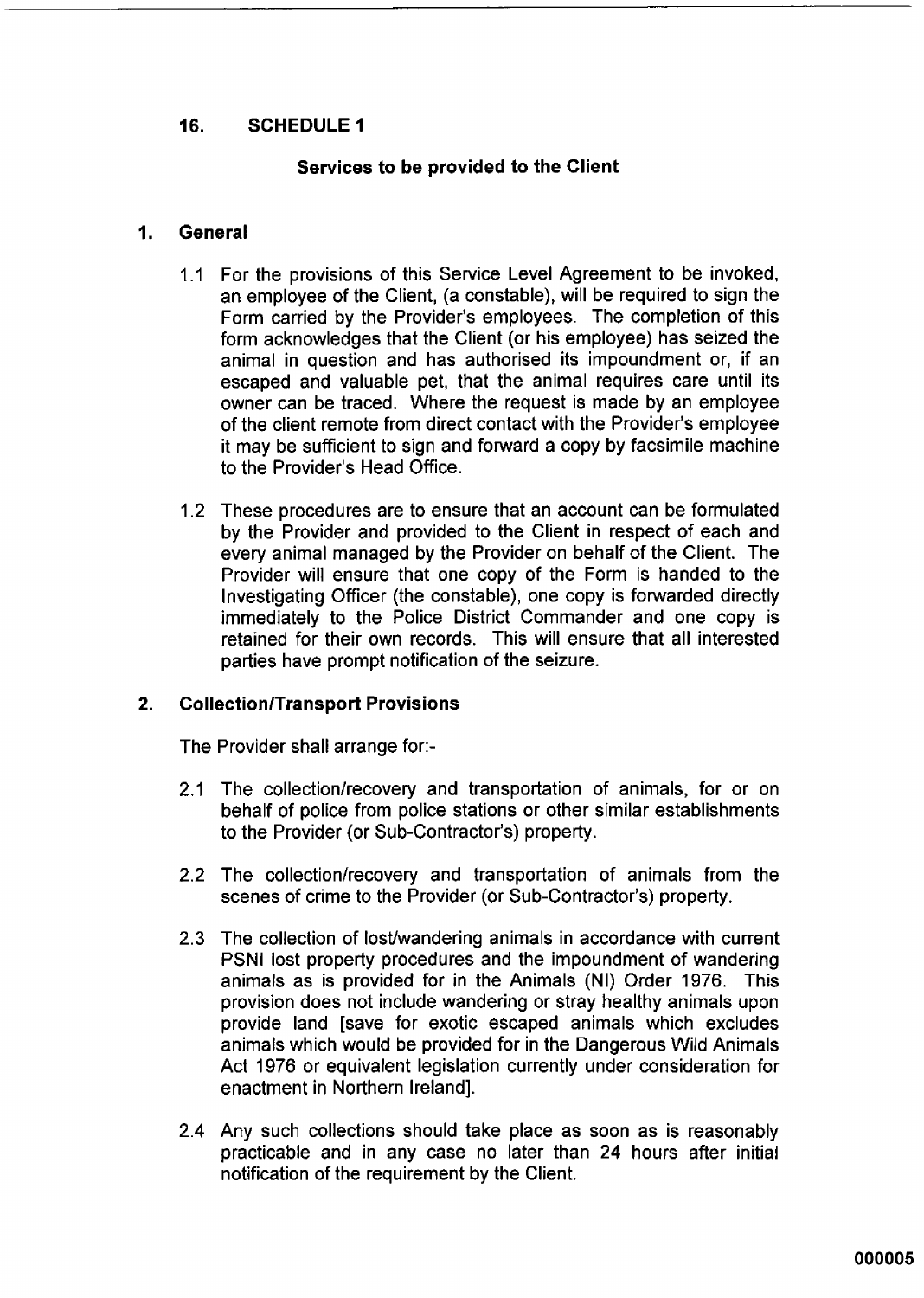#### $3<sub>1</sub>$ **Care Provisions**

The Provider shall:-

- 3.1 Arrange a Veterinary Inspection by a recognised Veterinary Practitioner as soon as possible after receipt of the said animal Ito provide an evidential statement as to the condition of the animal immediately after its seizure or recovery]. A copy of this initial veterinary inspection report shall be forwarded forthwith to the relevant investigating police officer as this report will be vital to the continued investigation of the alleged offences in the vast majority of cases.
- 3.2 Take all necessary steps to prevent any further injury or harm to the animal following receipt from or on behalf of the Client.
- 3.3 Take all necessary steps to prevent the spread of infectious and contagious diseases to the animal from other animals in the care of the Provider.
- 3.4 Provide all necessary accommodation, food, water, exercise or other special requirements of the animals in care, to maintain them in as good a health and condition as can reasonably be expected.
- 3.5 In the case of animals placed in the care of the Provider which are received in an undernourished or otherwise neglected or damaged condition, the Provider will afford reasonable veterinary care and maintenance attention as to return such animals to good health and conditions as soon as is reasonably practicable.
- 3.6 Maintain all accommodation facilities in a good and clean condition to the satisfaction of the Client and any relevant statutory requirements. The Client [and their employees] must be afforded access to any animal in care at any reasonable time for the purposes of checking any such conditions and care regimes.
- 3.7 Provide for the secure accommodation of any animal placed in the care of the Provider especially to prevent their escape or any third party from removing any such animal from the property of the Provider without the express permission of the Client or his involved on nominee (investigating officer).
- 3.8 In the case of escaped or lost animals placed in the care of the Provider, advertise the fact that the said animal is currently in the custody of the Provider with a view to ascertaining the legal owner of the animal [see also 4.2 - disposal of animals].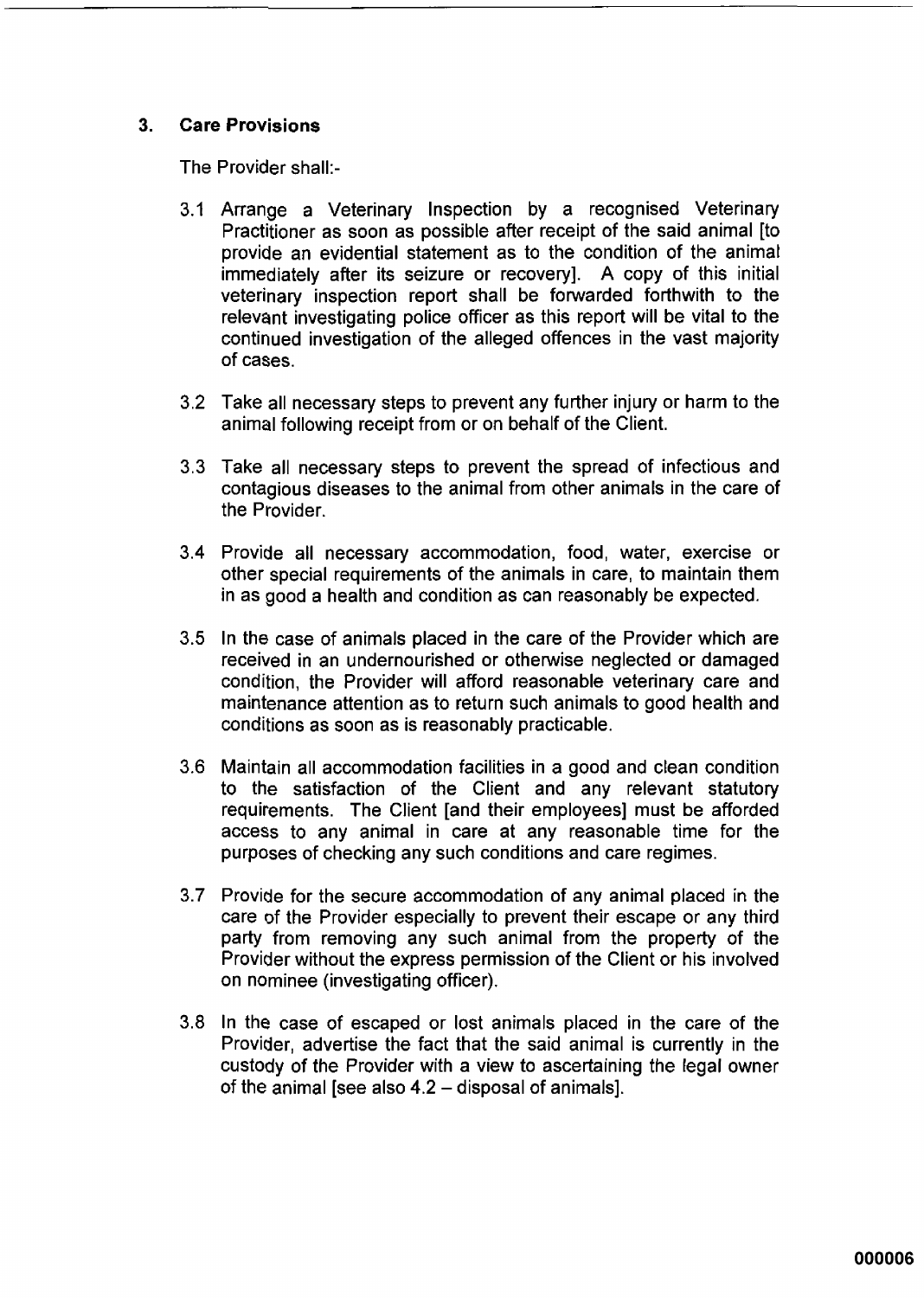#### $\overline{4}$ . **Disposal Provisions**

- 4.1 The Provider shall not dispose of any animal other than at the express direction of the Client or a competent court.
- 4.2 Found animals can only be returned to a person claiming that animal to be theirs on the provision of satisfactory proof of ownership [which shall be decided by the appropriate officer in the employment of the Client].
- 4.3 Animals seized under the Provisions of the Wildlife (NI) Order 1985 by a constable, can usually only be dealt with according to the direction of a competent court and ownership of animals cannot be relinguished until any court proceedings have terminated. It shall be the duty of the appropriate police officer to inform the Provider of any relevant Court decision or order.
- 4.4 Animals seized under the provisions of the Police and Criminal Evidence Order (NI) 1989, for offences committed under the Welfare of Animals (NI) Act 1972 can have their ownership relinguished. The Provider shall be responsible for approaching the owner of any relevant animal with a view to having ownership relinguished to the Provider as soon as is reasonably practicable after any such Client seizure. It shall further be the responsibility of the Provider to inform the Client in writing of any such change in ownership and Client responsibility for the costs of maintenance of any such animal shall cease from the date of transfer of ownership. It shall be the responsibility of the Provider to inform the appropriate PSNI officer of any further transfer to ownership [re-homing for example], which would have a bearing on any subsequent court hearing.
- 4.5 Animals impounded by virtue of the provisions of the Animals (NI) Order 1976 must be disposed of by way of public auction or market when authorised by a police officer. The Provider, on behalf of the Client, shall arrange such a disposal. The Client (his local representative) must undertake the posting of the notice at the nearest police station as is required by statute. Any remuneration arising from such a disposal shall be used by the Provider to recompense any third party who may have been involved in the provision of impoundment facilities. Any remaining monies must be forwarded to the client.

#### 5. **Accounts Provisions**

5.1 The Provider shall maintain a full record of all animals placed in its care by the Client with a record of dates of receipt, any transfers of ownership and location, veterinary fees incurred by virtue of Paragraph 3.1 of this schedule, transportation costs, and daily costs as specified in Schedule 2. These records shall form the basis of the monthly composite invoice provided to the Client.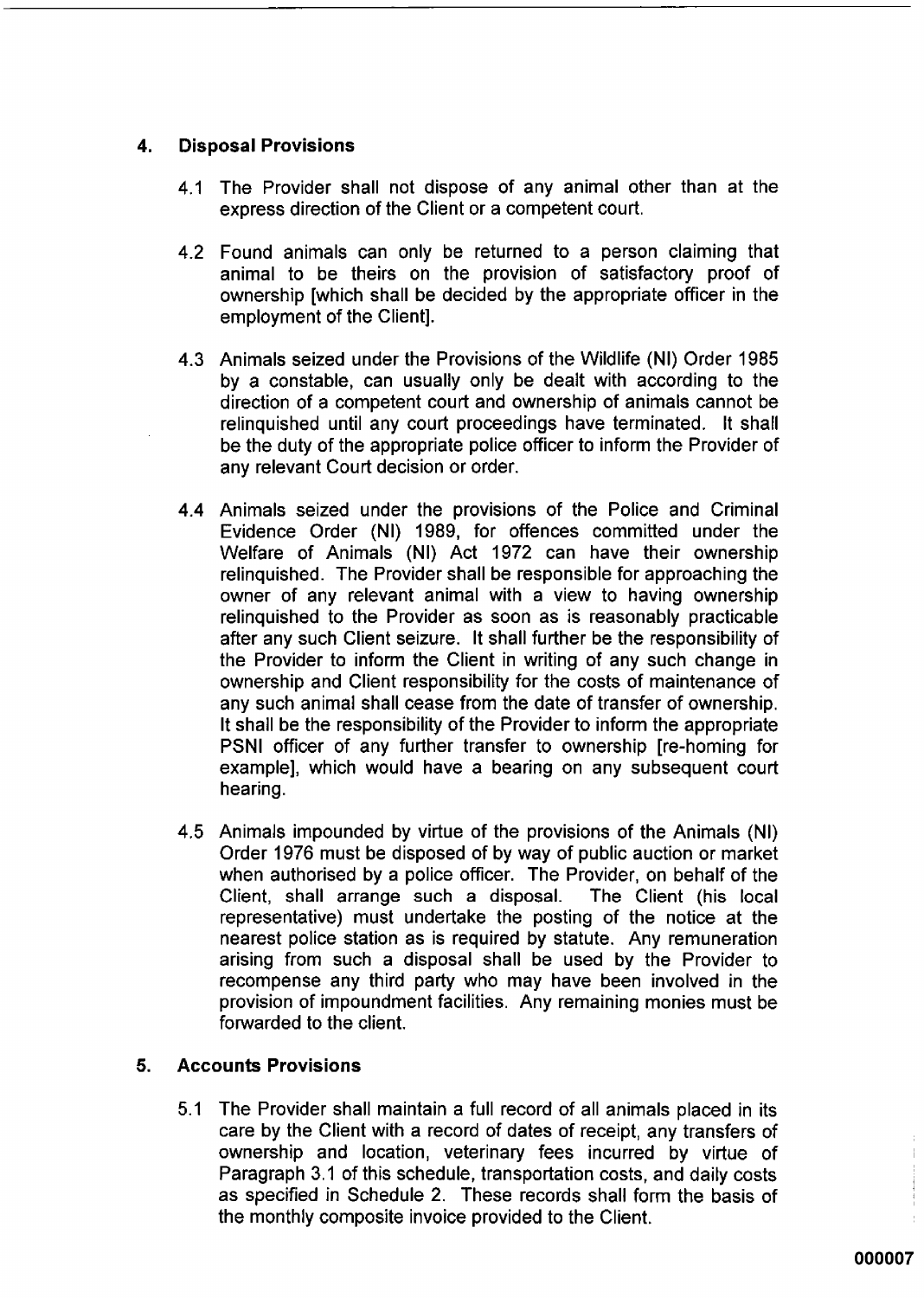- 5.2 The Provider will furnish to the local District Commander, a monthly Statement of Costs to keep the District Commander aware of the mounting costs of care.
- 5.3 The Provider shall furnish on request to the responsible District Commander a fully up-to-date Cumulative Statement of Costs for the purpose of court proceedings in advance of any relevant court dates.
- 5.4 The Client (responsible District Commander) must furnish in good time, to the Provider, advance notification of court dates.
- 5.5 The local District Commander must arrange for the latest and most up to date Statement of Cumulative Costs to be affixed to the Prosecution file. The Provider will also provide a copy of the specific monthly composite invoices that contain costs relating to the particular case. This is in order that, in the event of a guilty plea or conviction by the Court, the Prosecutor has this information to place before the Court in order that it may take the financial implications of the case into account when passing sentence. A court may order the convicted defendant to pay all or part of any such costs.
- 5.6 Any costs awarded by the Court in favour of the Prosecution will be the property of the Client.

This agreement does not cover herds of cattle or flocks of sheep or other farm animals. Prior to any seizure of farm animals, referral should be made to the Wildlife Liaison Officer.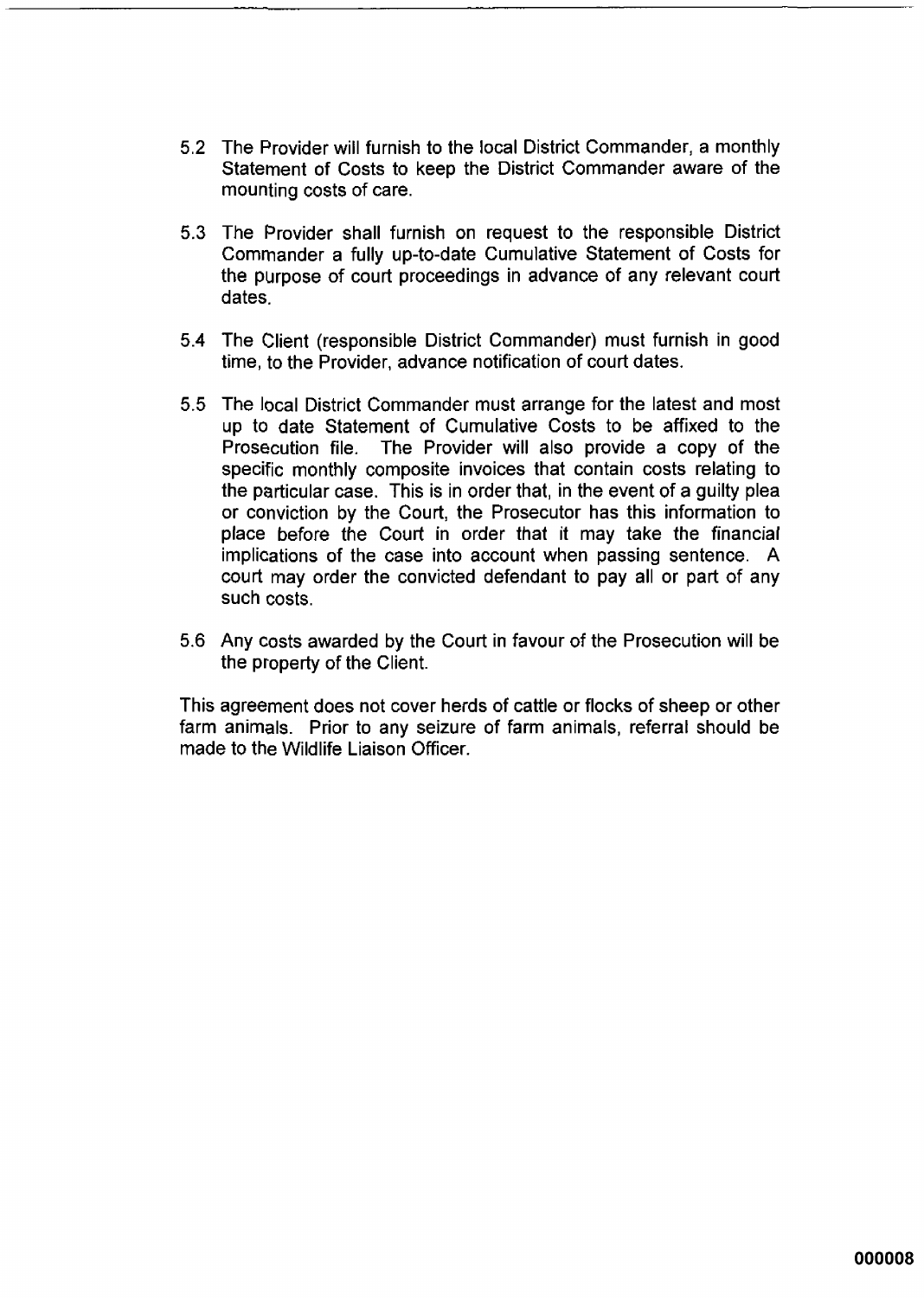### **SCHEDULE 2**

### **Payment Provisions by the Client to the Provider**

- The Client will be liable to pay the Provider the total monthly costs arising  $\mathbf 1$ from the provision of the services covered by this agreement. Such costs shall be itemised in a Monthly Invoice for each District Command Unit. This Invoice shall include the costs incurred by the USPCA for the collection/recovery, transportation to USPCA property, initial veterinary inspection as well as the care and further maintenance of the animal until either:
	- 1.1 The Client instructs the Provider to dispose of the animal in accordance with a court direction or the direction of a senior Police Officer, or
	- 1.2 Where appropriate, the Provider is in respect of a transfer of ownership form in respect of the animal, (will not normally apply to animals seized by virtue of the provisions of the Wildlife (NI) Order 1985).
- The Monthly Invoice shall be provided to the Client (the relevant District  $2<sub>1</sub>$ Commander) no later than 7 working days from the end of the previous month.
- The current agreed costs per day for specific types of animal are as  $3<sub>l</sub>$ follows:-
	- 3.1 Equine [horses] £7.50
	- 3.2 Bovine [cattle] £5.00
	- 3.3 Porcine [pigs] £4.00
	- 3.4 Ovine [sheep and goats] £4.00
	- 3.5 Lupine [dogs] £6.00
	- 3.6 Feline [cats] £3.00
	- 3.7 Small birds [budgie size] £1.50
	- 3.8 Large birds [goose size] £2.00
	- 3.9 Reptiles [small] £2.00
	- 3.10 Reptiles [large] £3.00
	- 3.11 Amphibians £2.00
	- 3.12 Invertebrates £2.00

Any other animal will be charged at the rate most appropriate to its size according to the aforementioned scale rate charges.

 $4.$ The Monthly Invoice will be checked and matched against the Individual Cost Statements provided to the Client and authorised for payment by the Client (District Commander from the F2 Account) within normal authorised delegated limits for such approval. Normal Government prompt payment terms of 30 days from receipt of Invoice will be adhered to.